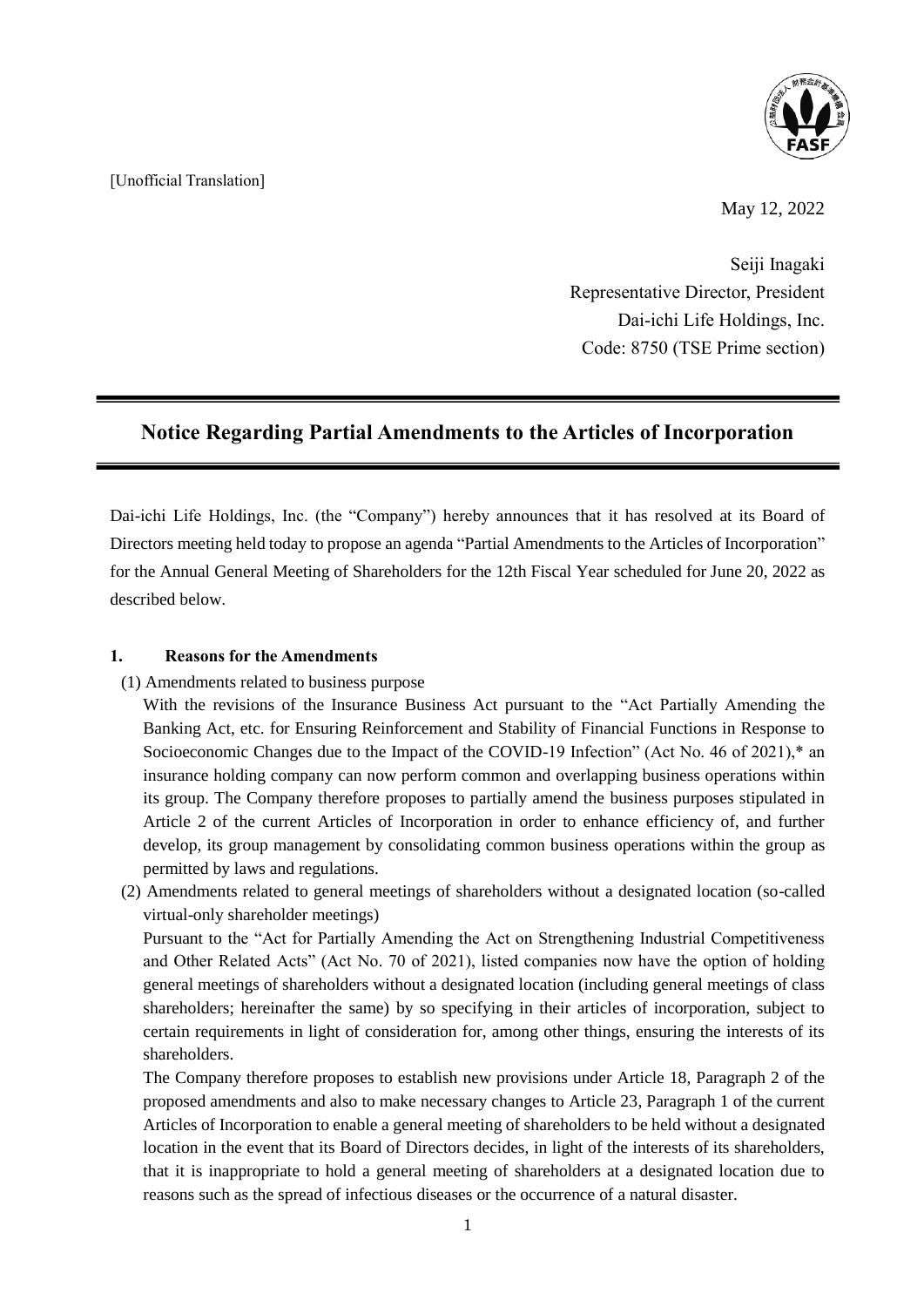(3) Amendments related to the introduction of measures for electronic provision of reference documents and other materials for general meetings of shareholders.

The amended provisions stipulated in the proviso to Article 1 of the supplementary provisions of the "Act Partially Amending the Companies Act" (Act No. 70 of 2019) will come into effect on September 1, 2022. To prepare for the introduction of measures for electronic provision of reference documents and other materials for general meetings of shareholders, the Company will make the following necessary amendments to its Articles of Incorporation.

- (i) The proposed amendment to Article 20, Paragraph 1 stipulates that the Company takes measures for electronic provision of information to be contained in the reference documents and other materials for general meetings of shareholders.
- (ii) The purpose of the proposed amendment to Article 20, Paragraph 2 is to establish provisions to limit the scope of matters to be included in the paper copy to be sent to shareholders who have requested its delivery.
- (iii) The provisions on the disclosure of reference documents and other materials for general meetings of shareholders via the Internet and deemed delivery (Article 20 of the current Articles of Incorporation) will become unnecessary and shall therefore be amended.
- (iv) In line with the above amendments, supplementary provisions related to the effective date, etc. shall be established.
- (4) Amendments related to the number of Directors

For the purpose of realizing prompt and accurate decision-making in corporate management and further reinforcing supervisory functions as a holding company, Article 24, Paragraph 1 of the current Articles of Incorporation shall be amended to change the maximum number of Directors (excluding Directors serving as Audit & Supervisory Committee members) from fifteen (15) or less to eleven (11) or less.

- (5) Amendments related to the election of the President
	- To facilitate the agile establishment of the optimum management framework, Article 28 of the current Articles of Incorporation shall be amended to enable the President to be elected not only from among the Directors but also from among the Executive Officers. In connection with this proposed amendment, provisions of Article 19 of the current Articles of Incorporation prescribing the convener and chairman of the general meetings of shareholders shall be amended as necessary, and new provisions shall be established on the election, etc. of Executives Officers as provided in Article 28, Paragraph 4 of the proposed amendments.
- (6) Amendments related to the convener and chairman of the meetings of the Board of Directors To maintain and enhance the Board of Directors' independent and objective supervisory function over management, Article 29 of the current Articles of Incorporation which prescribes that the Director who serves as Chairman and Director (*Kaichou*) shall act as the chairman of the meetings of the Board of Directors shall be amended to enable other Directors to act as the chairman.
- \* In order to enable financial institutions such as banks and insurance companies to fulfill the expected roles in Japan's post pandemic society and economy, revisions of laws and regulations to revise the regulations on the scope of business operations and other matters were made. With these revisions, in addition to "management and administration of the insurance holding company group and operations incidental thereto," which were the primary tasks of an insurance holding company, it has been allowed for an insurance holding company to conduct certain business operations that are categorized as common and overlapping operations within the group. The revisions also enabled more efficient consolidation of group companies' operations with respect to the operations that were already permitted to consolidate before such revisions, by lifting the requirement that insurance companies shall monitor the appropriate execution of outsourced operations on the condition that the insurance holding company takes measures to ensure appropriate management and admininstration of such operations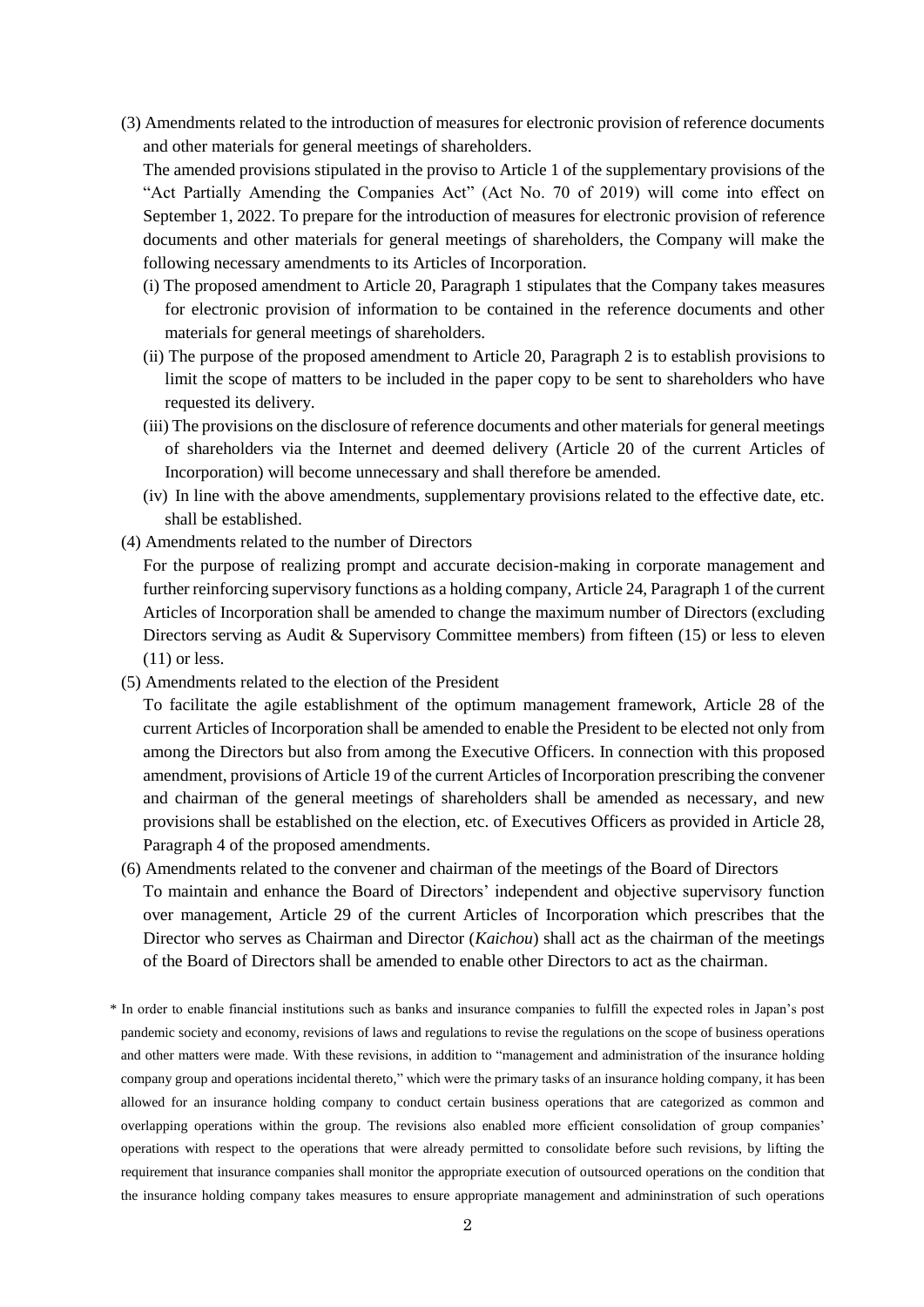within the group.

### **2. Details of the Amendments**

(Amended parts are underlined.) Current Articles of Incorporation Proposed Amendments Chapter 1 General Provisions Chapter 1 General Provisions Article 1 (Omitted) Article 1 (Unchanged) (Purpose) (Purpose) Article 2 The purpose of the Company shall be to engage in the following businesses: Article 2 The purpose of the Company shall be to engage in the following businesses: (1) Business administration of life insurance companies, non-life insurance companies, and other companies operating as the Company's subsidiaries, pursuant to the provisions of the Insurance Business Act; and (1) Business administration of life insurance companies, non-life insurance companies, and other companies operating as the Company's subsidiaries, pursuant to the provisions of the Insurance Business Act; (2) Other business activities incidental to the business listed in the preceding item. (2) Business activities incidental to the business listed in the preceding item; and (Newly stipulated) (3) In addition to the business listed in the preceding two items, business activities that are permitted to be performed by an insurance holding company under the Insurance Business Act. Article 3 to Article 17 (Omitted) Article 3 to Article 17 (Unchanged) Chapter 4 General Meeting of Shareholders Chapter 4 General Meeting of Shareholders (Convocation) (Convocation and Method for Holding the Meeting) Article 18 An ordinary general meeting of shareholders of the Company shall be convened within three (3) months from the last day of each fiscal year and an extraordinary general meeting of shareholders shall be convened whenever necessary. Article 18 An ordinary general meeting of shareholders of the Company shall be convened within three (3) months from the last day of each fiscal year and an extraordinary general meeting of shareholders shall be convened whenever necessary. (Newly stipulated) 2. The Company may hold a general meeting of shareholders without a designated location in the

event that its Board of Directors decides, in light

of the interests of its shareholders, that it is inappropriate to hold a general meeting of

shareholders with a designated location due to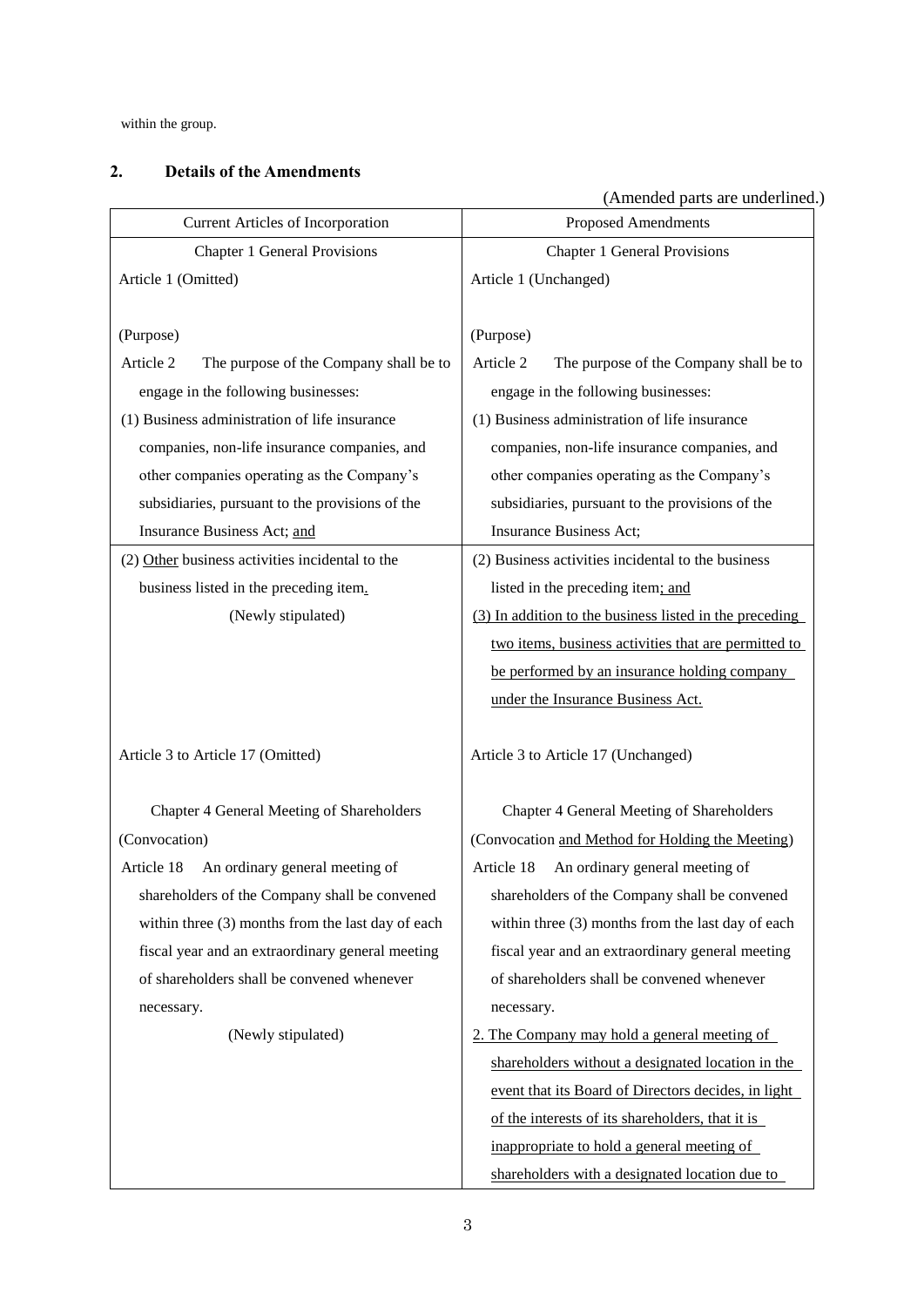| <b>Current Articles of Incorporation</b>             | <b>Proposed Amendments</b>                             |
|------------------------------------------------------|--------------------------------------------------------|
|                                                      | reasons such as the spread of infectious diseases      |
|                                                      | or the occurrence of a natural disaster.               |
|                                                      |                                                        |
| (Convener and Chairman)                              | (Convener and Chairman)                                |
| Article 19<br>The President and Director shall       | A Director shall convene general<br>Article 19         |
| convene general meetings of shareholders and act     | meetings of shareholders in accordance with the        |
| as the chairman.                                     | order previously determined by a resolution of the     |
|                                                      | Board of Directors.                                    |
| (Newly stipulated)                                   | 2. The Chairman or the President shall act as the      |
|                                                      | chairman of the general meetings of shareholders       |
|                                                      | in accordance with the order previously                |
|                                                      | determined by a resolution of the Board of             |
|                                                      | Directors.                                             |
| 2. If the President and Director is unable to act as | 3. If the Chairman and the President are unable to act |
| such due to an accident, one of the other Directors  | as such due to an accident, one of the other           |
| shall convene the general meeting of shareholders    | Directors shall act as the chairman in accordance      |
| and act as the chairman in accordance with the       | with the order previously determined by a              |
| order previously determined by the Board of          | resolution of the Board of Directors.                  |
| Directors.                                           |                                                        |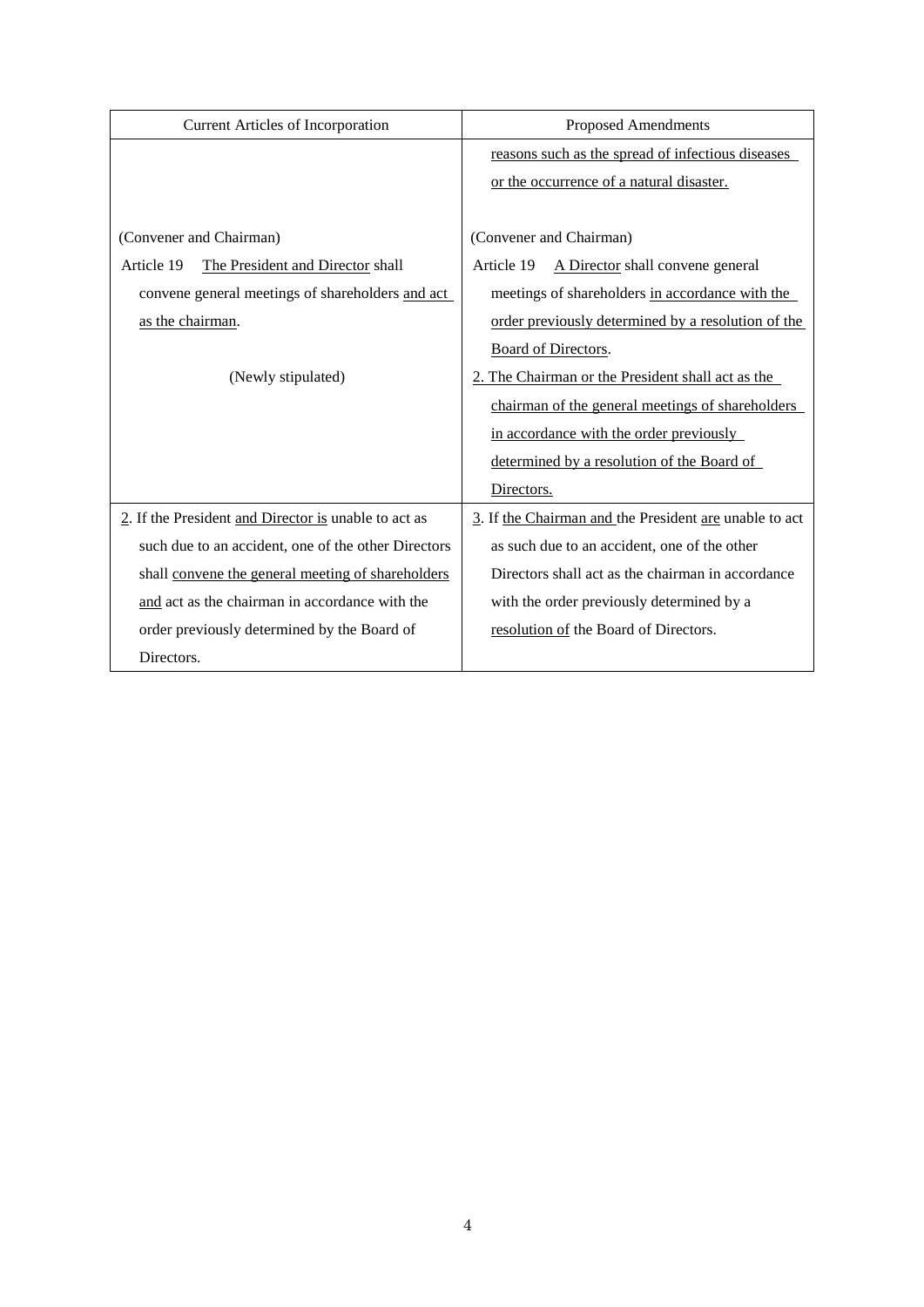| Current Articles of Incorporation                   | <b>Proposed Amendments</b>                          |
|-----------------------------------------------------|-----------------------------------------------------|
| (Disclosure of Reference Documents for General      | (Measures for Electronic Provision, etc.)           |
| Meetings of Shareholders, etc. via Internet and     |                                                     |
| Deemed Delivery)                                    |                                                     |
| Article 20<br>Upon convening a general meeting of   | Article 20<br>The Company shall, when convening a   |
| shareholders, the Company may deem that the         | general meeting of shareholders, take measures      |
| information required to be described or presented   | for the electronic provision with respect to        |
| in the reference documents for the general          | information contained in the reference documents    |
| meeting of shareholders, business reports,          | and other materials for general meetings of         |
| financial statements, and consolidated financial    | shareholders.                                       |
| statements have been provided to the shareholders   |                                                     |
| when such information is disclosed, pursuant to     |                                                     |
| the Ordinance of the Ministry of Justice, through a |                                                     |
| method that uses the Internet.                      |                                                     |
| (Newly stipulated)                                  | 2. Among the matters for which measures for the     |
|                                                     | electronic provision are to be taken, the Company   |
|                                                     | shall not be required to include all or part of the |
|                                                     | matters stipulated in the Ordinance of the Ministry |
|                                                     | of Justice in the paper copy to be sent to          |
|                                                     | shareholders who have requested its delivery by     |
|                                                     | the record date for voting rights.                  |
|                                                     |                                                     |
| Article 21 to Article 22 (Omitted)                  | Article 21 to Article 22 (Unchanged)                |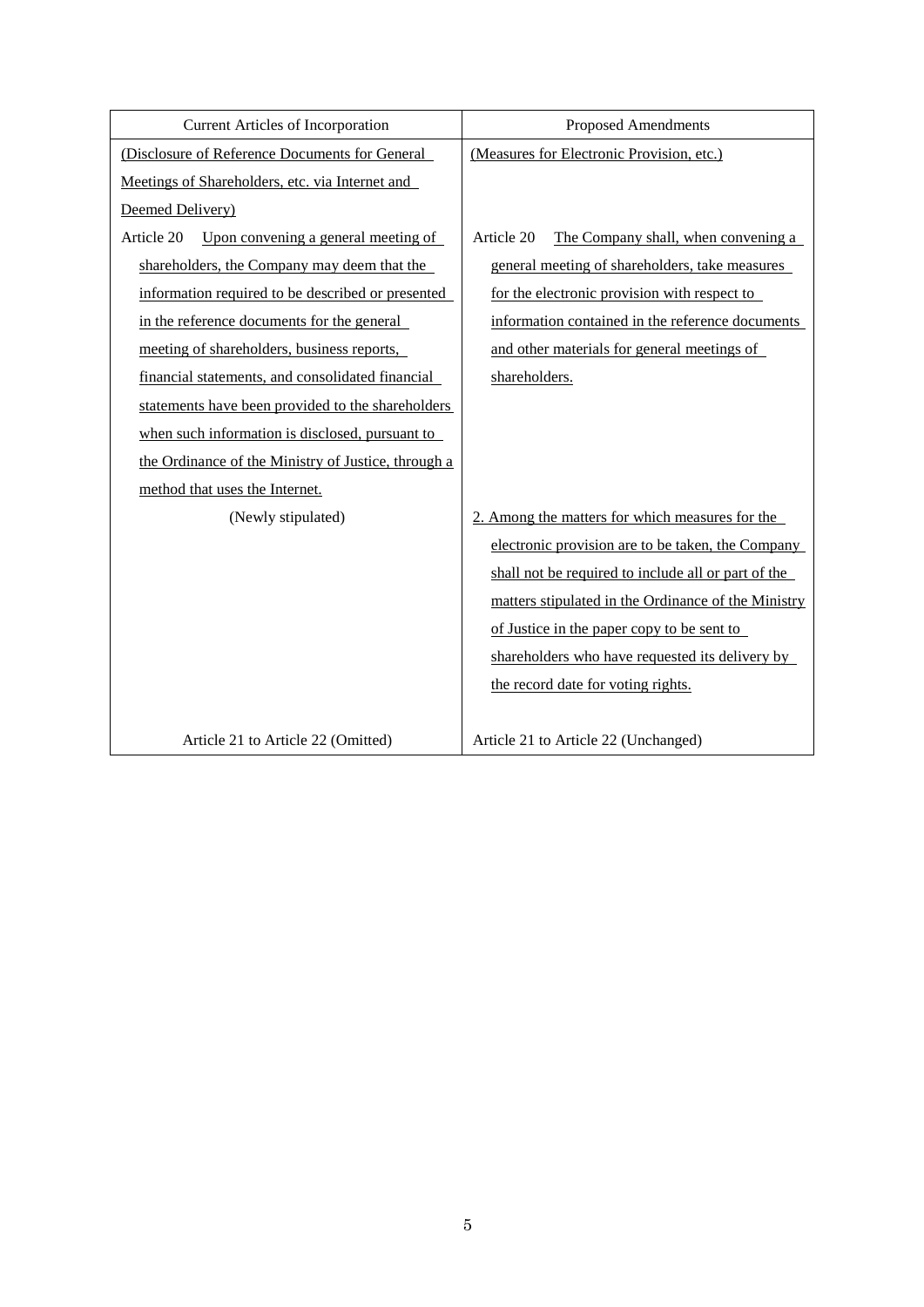| <b>Current Articles of Incorporation</b>              | <b>Proposed Amendments</b>                            |
|-------------------------------------------------------|-------------------------------------------------------|
| (General Meeting of Class Shareholders)               | (General Meeting of Class Shareholders)               |
| Article 23<br>The provisions of Article 19, 20 and 22 | Article 23<br>The provisions of Article 18, Paragraph |
| of these Articles of Incorporation shall apply        | $2$ , Article 19, 20 and 22 of these Articles of      |
| mutatis mutandis to general meetings of class         | Incorporation shall apply mutatis mutandis to         |
| shareholders.                                         | general meetings of class shareholders.               |
| 2. The provision of Article 21, Paragraph 1 of these  | 2. The provision of Article 21, Paragraph 1 of these  |
| Articles of Incorporation shall apply mutatis         | Articles of Incorporation shall apply mutatis         |
| mutandis to the resolutions of general meetings of    | mutandis to the resolutions of general meetings of    |
| class shareholders made pursuant to Article 324,      | class shareholders made pursuant to Article 324,      |
| Paragraph 1 of the Companies Act.                     | Paragraph 1 of the Companies Act.                     |
| 3. The provision of Article 21, Paragraph 2 of these  | 3. The provision of Article 21, Paragraph 2 of these  |
| Articles of Incorporation shall apply mutatis         | Articles of Incorporation shall apply mutatis         |
| mutandis to the resolutions of general meetings of    | mutandis to the resolutions of general meetings of    |
| class shareholders made pursuant to Article 324,      | class shareholders made pursuant to Article 324,      |
| Paragraph 2 of the Companies Act.                     | Paragraph 2 of the Companies Act.                     |
| 4. Unless otherwise provided by applicable laws and   | 4. Unless otherwise provided by applicable laws and   |
| regulations, resolutions of general unless            | regulations, resolutions of general unless            |
| otherwise provided by applicable laws and             | otherwise provided by applicable laws and             |
| regulations, resolutions of general meetings of       | regulations, resolutions of general meetings of       |
| Class A Preferred Shareholders shall not be           | Class A Preferred Shareholders shall not be           |
| required in the case meetings of Class A Preferred    | required in the case meetings of Class A Preferred    |
| Shareholders shall not be required in the case that   | Shareholders shall not be required in the case that   |
| the hat the Company performs an act provided for      | the hat the Company performs an act provided for      |
| in each item of Article 322, Paragraph 1 of the       | in each item of Article 322, Paragraph 1 of the       |
| Company performs an act provided for in each          | Company performs an act provided for in each          |
| item of Article 322, Paragraph 1 of the Companies     | item of Article 322, Paragraph 1 of the Companies     |
| Act.                                                  | Act.                                                  |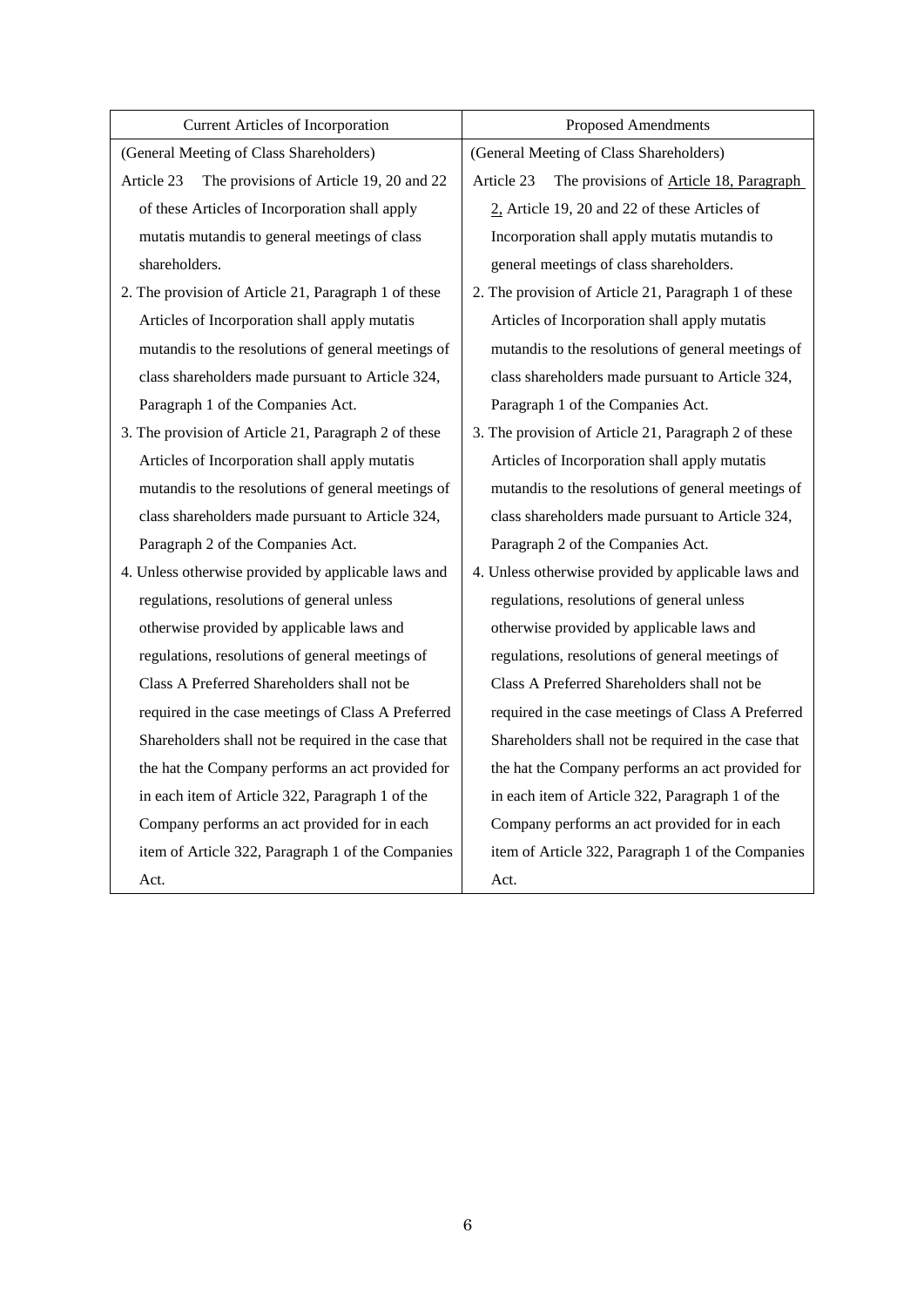| <b>Current Articles of Incorporation</b>              | <b>Proposed Amendments</b>                          |
|-------------------------------------------------------|-----------------------------------------------------|
| Chapter 5 Directors and Board of Directors            | Chapter 5 Directors and Board of Directors          |
| (Number of Directors)                                 | (Number of Directors)                               |
| Article 24<br>The number of Directors (excluding      | Article 24<br>The number of Directors (excluding    |
| Directors serving as Audit & Supervisory              | Directors serving as Audit & Supervisory            |
| Committee members) of the Company shall be            | Committee members) of the Company shall be          |
| fifteen $(15)$ or less.                               | eleven $(11)$ or less.                              |
| 2. The number of Directors serving as Audit $\&$      | 2. The number of Directors serving as Audit $\&$    |
| Supervisory Committee members of the Company          | Supervisory Committee members of the Company        |
| shall be five (5) or less.                            | shall be five (5) or less.                          |
|                                                       |                                                     |
| Article 25 to Article 27 (Omitted)                    | Article 25 to Article 27 (Unchanged)                |
|                                                       |                                                     |
| (Representative Directors and Directors with Specific | (Representative Directors, etc.)                    |
| Titles)                                               |                                                     |
| Article 28<br>The Board of Directors shall, by its    | Article 28<br>The Board of Directors shall, by its  |
| resolution, elect Representative Directors from       | resolution, elect Representative Directors from     |
| among the Directors (excluding Directors serving      | among the Directors (excluding Directors serving    |
| as Audit & Supervisory Committee members).            | as Audit & Supervisory Committee members).          |
| (Newly stipulated)                                    | 2. The Board of Directors shall, by its resolution, |
|                                                       | elect one (1) President from among the Directors    |
|                                                       | (excluding Directors serving as Audit &             |
|                                                       | Supervisory Committee members) or from among        |
|                                                       | the Executive Officers.                             |
| 2. The Board of Directors may, by its resolution,     | 3. The Board of Directors may, by its resolution,   |
| appoint one (1) Chairman and Director, one (1)        | select one (1) Chairman and several Vice            |
| President and Director and several Vice Chairmen      | Chairmen from among the Directors (excluding        |
| and Directors from among the Directors                | Directors serving as Audit & Supervisory            |
| (excluding Directors serving as Audit &               | Committee members).                                 |
| Supervisory Committee members).                       |                                                     |
| (Newly stipulated)                                    | 4. The Board of Directors may, by its resolution,   |
|                                                       | elect Executive Officers and assign the execution   |
|                                                       | of a portion of the Company's operations to them.   |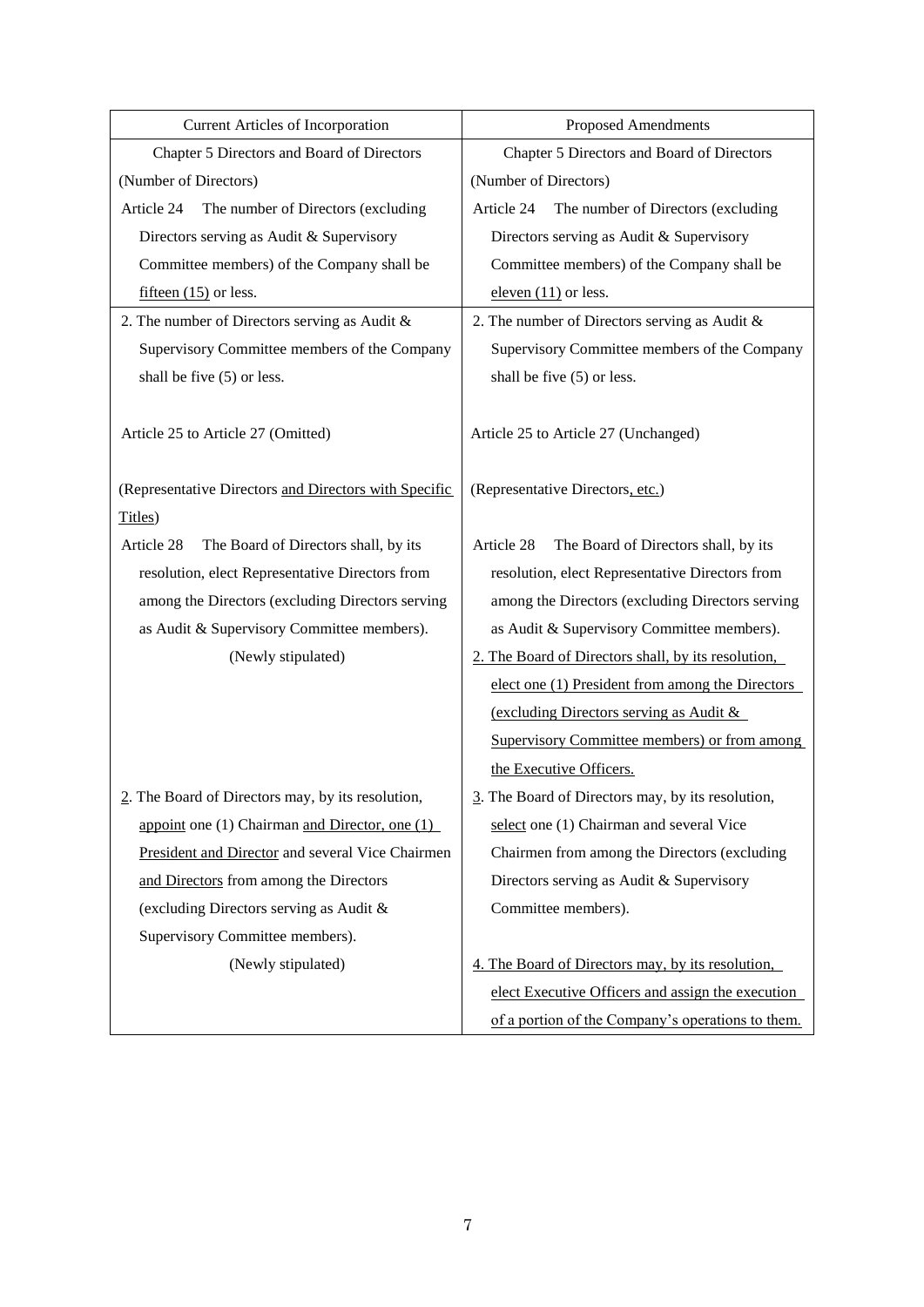| <b>Current Articles of Incorporation</b>            | Proposed Amendments                                 |
|-----------------------------------------------------|-----------------------------------------------------|
| (Convener and Chairman of Meeting of Board of       | (Convener and Chairman of Meeting of Board of       |
| Directors)                                          | Directors)                                          |
| Article 29<br>Unless otherwise provided by          | Article 29<br>Unless otherwise provided by          |
| applicable laws and regulations, the Chairman and   | applicable laws and regulations, a Director         |
| Director shall convene the meetings of the Board    | selected by a resolution of the Board of Directors  |
| of Directors and act as the chairman.               | shall convene the meetings of the Board of          |
|                                                     | Directors and act as the chairman.                  |
| 2. If the Chairman and Director is unable to act as | 2. If the Director prescribed in the preceding      |
| such due to a vacancy or an accident, one of the    | paragraph is unable to act as such due to a         |
| other Directors, in accordance with the order       | vacancy or an accident, one of the other Directors, |
| previously determined by the Board of Directors,    | in accordance with the order previously             |
| shall convene the meetings of the Board of          | determined by a resolution of the Board of          |
| Directors and act as the chairman.                  | Directors, shall convene the meetings of the        |
|                                                     | Board of Directors and act as the chairman.         |
| 3. Notwithstanding the preceding two paragraphs,    | 3. Notwithstanding the preceding two paragraphs,    |
| Audit & Supervisory Committee members elected       | Audit & Supervisory Committee members elected       |
| by the Audit & Supervisory Committee may            | by the Audit & Supervisory Committee may            |
| convene the meetings of the Board of Directors.     | convene the meetings of the Board of Directors.     |
| Article 30 to Article 48 (Omitted)                  | Article 30 to Article 48 (Unchanged)                |
| <b>Supplementary Provisions</b>                     | <b>Supplementary Provisions</b>                     |
| Article 1 (Omitted)                                 | Article 1 (Unchanged)                               |
| (Newly stipulated)                                  | (Transitional Measures Relating to Measures for     |
|                                                     | Electronic Provision, etc.)                         |
|                                                     | Article 2.<br>The amendment of Article 20           |
|                                                     | (Measures for Electronic Provision, etc.) by a      |
|                                                     | resolution of the Annual General Meeting of         |
|                                                     | Shareholders for the 12th Fiscal Year shall come    |
|                                                     | into effect on September 1, 2022, the date of       |
|                                                     | enforcement of the amended provisions stipulated    |
|                                                     | in the proviso to Article 1 of the supplementary    |
|                                                     | provisions of the Act Partially Amending the        |
|                                                     | Companies Act (Act No. 70 of 2019) (hereinafter,    |
|                                                     | the "Effective Date").                              |
|                                                     | 2. Notwithstanding the provisions of the preceding  |
|                                                     | paragraph, Article 20 (Disclosure of Reference      |
|                                                     | Documents for General Meetings of Shareholders,     |